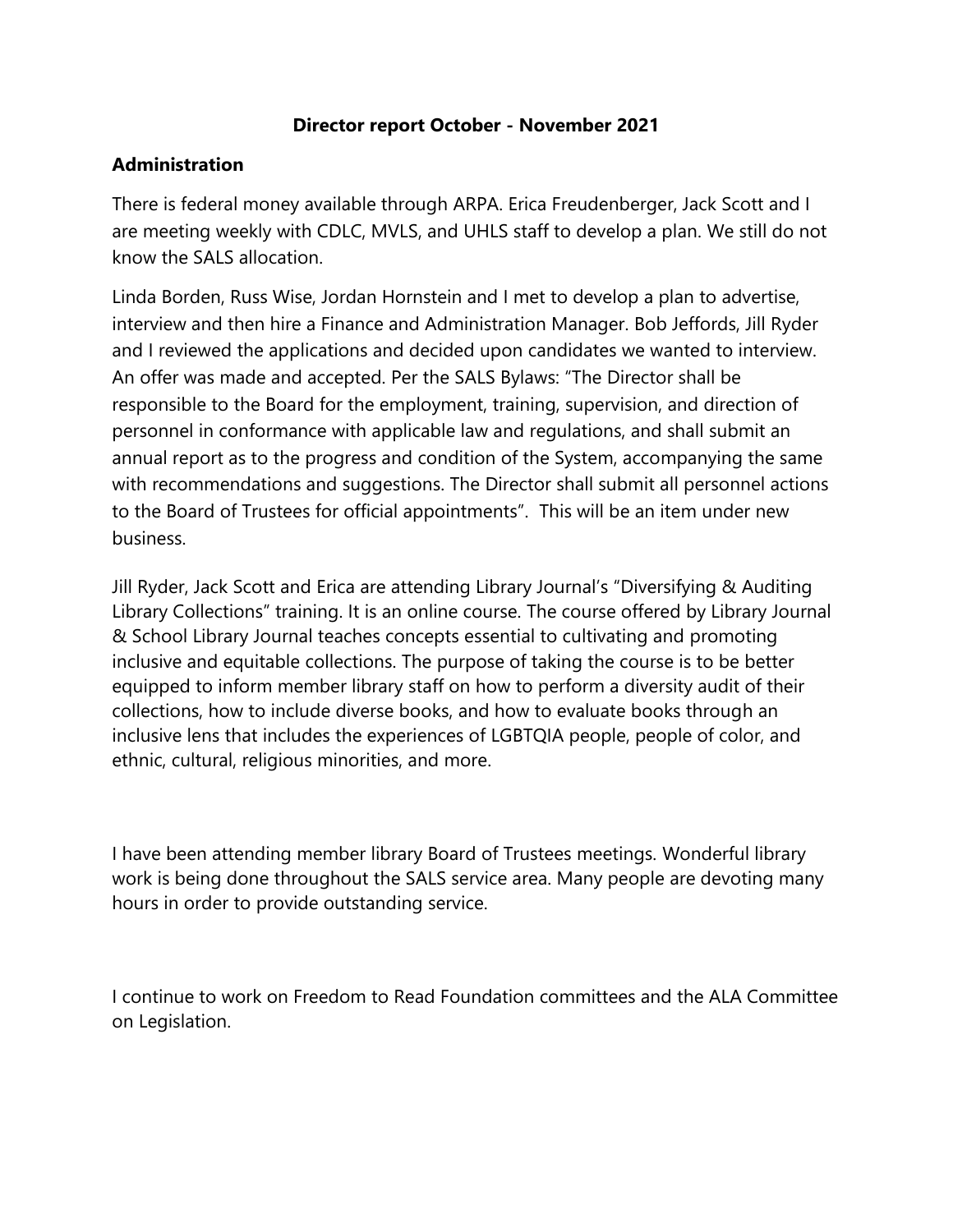I continue to answer questions from member library staff and board members.

### **Adult/Outreach**

Ten libraries are participating in the 2021 Notary Public Program. Participants have the option to attend an in-person class or take part in an online class – both are available through SUNY Adirondack. It continues to be an important service provided to libraries through the Adult Literacy Grant.

A Become a Better Reader workshop was held on September 30, 2021. The workshop was recorded for those unable to attend, and is available through SALS's YouTube channel:<https://www.youtube.com/watch?v=BXn3w3I83wE&t=1s>

Sara Dallas and Erica Freudenberger met with Senior Planet to partner on a Schmidt Futures grant to bring digital literacy training to seniors in Hamilton, Warren & Washington counties.

Erica and Jack Scott presented a virtual Leaving Our Fingerprints on History program at the New York Library Association's annual conference.

The Farm-2-Library continues to grow. In 2021, ten libraries participated. The program shared more than 30,000 pounds of fresh, local food with more than 6,400 people

Erica met with the Blue Mountain Center to learn about their efforts to address food insecurity in Hamilton County. They had written a grant to provide people with funding to purchase items at local farmers markets. They don't know of any food distribution organizations in Hamilton County that SALS could connect with, and she will continue to try to find a way to expand the program.

Erica spoke with Kathy Naftaly at the Crandall Public Library about being a part of the Farm-2-Library program. Efforts are being made to bring them on board sometime in 2022.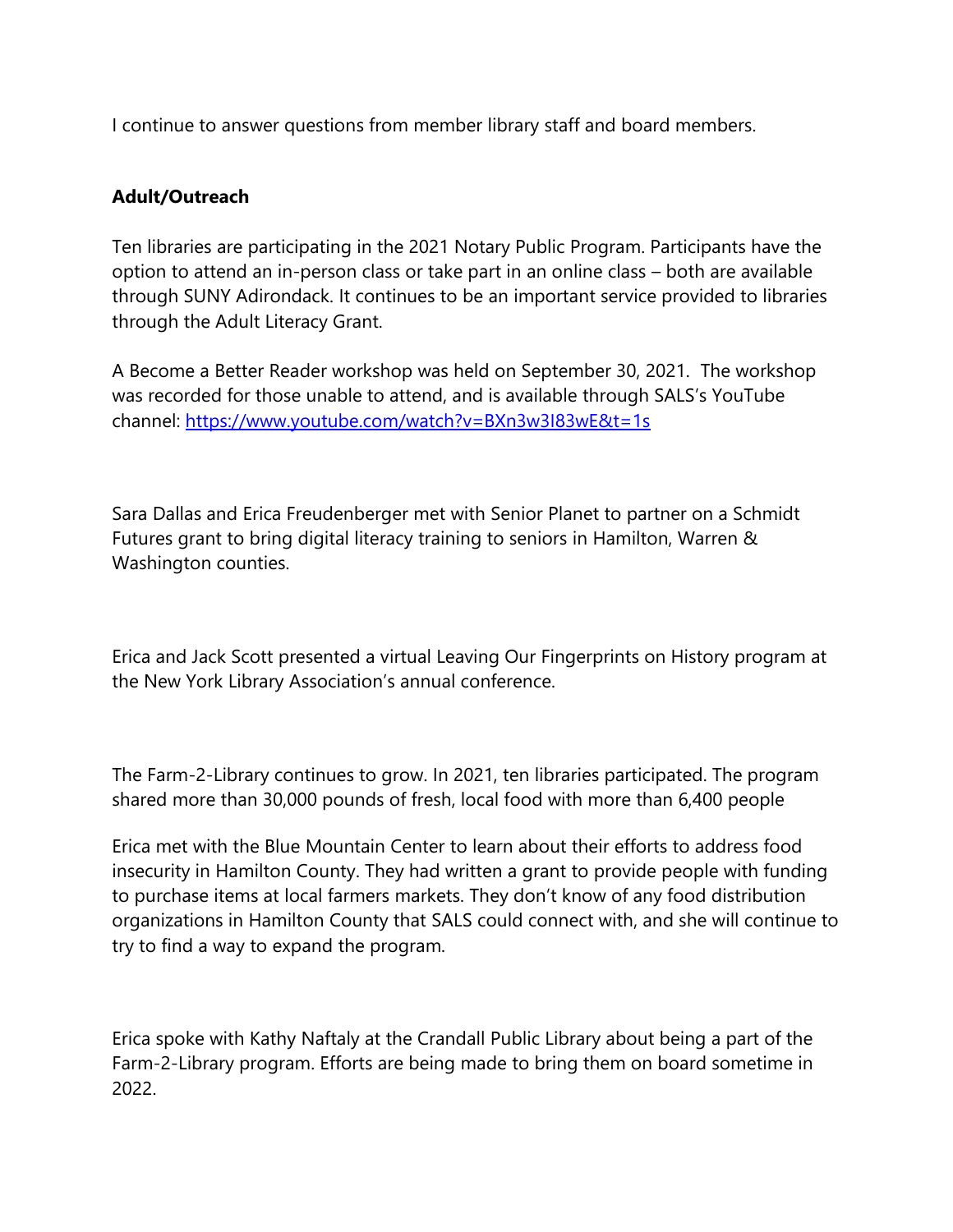Recordings of the "Engaged Planning" series are being made and are available to all member libraries on SALS's YouTube channel. Erica will share information about the SALS's YouTube channel at the November board meeting.

SALS will host its first Friends Council at 7 pm Tuesday, November 9 – the meeting will be virtual. The Council is a way for Friends groups in the SALS region to connect and share information about what they're working on.

Erica is consulting with member libraries about the Talking Book & Braille Library Services.

One public library minimum standard is having a community-based plan of service. Many libraries have met the standard. Erica worked with the Salem/Bancroft and Inlet on their strategic plans.

Erica continues to publish the weekly e-newsletter, Circulate! to keep member libraries informed about local & national library issues & opportunities. There are between 900- 1,300 opens for each issue.

The SALS Facebook page now has 25.6K followers. The posts are viewed approximately 300,000 times each week.

SALS has agreed to purchase additional titles for the Saratoga County Jail. Erica is working with the warden to purchase titles of interest; the jail will reimburse SALS for purchases beyond our annual expenditure.

Magazines have been ordered for Hamilton and Washington County jails.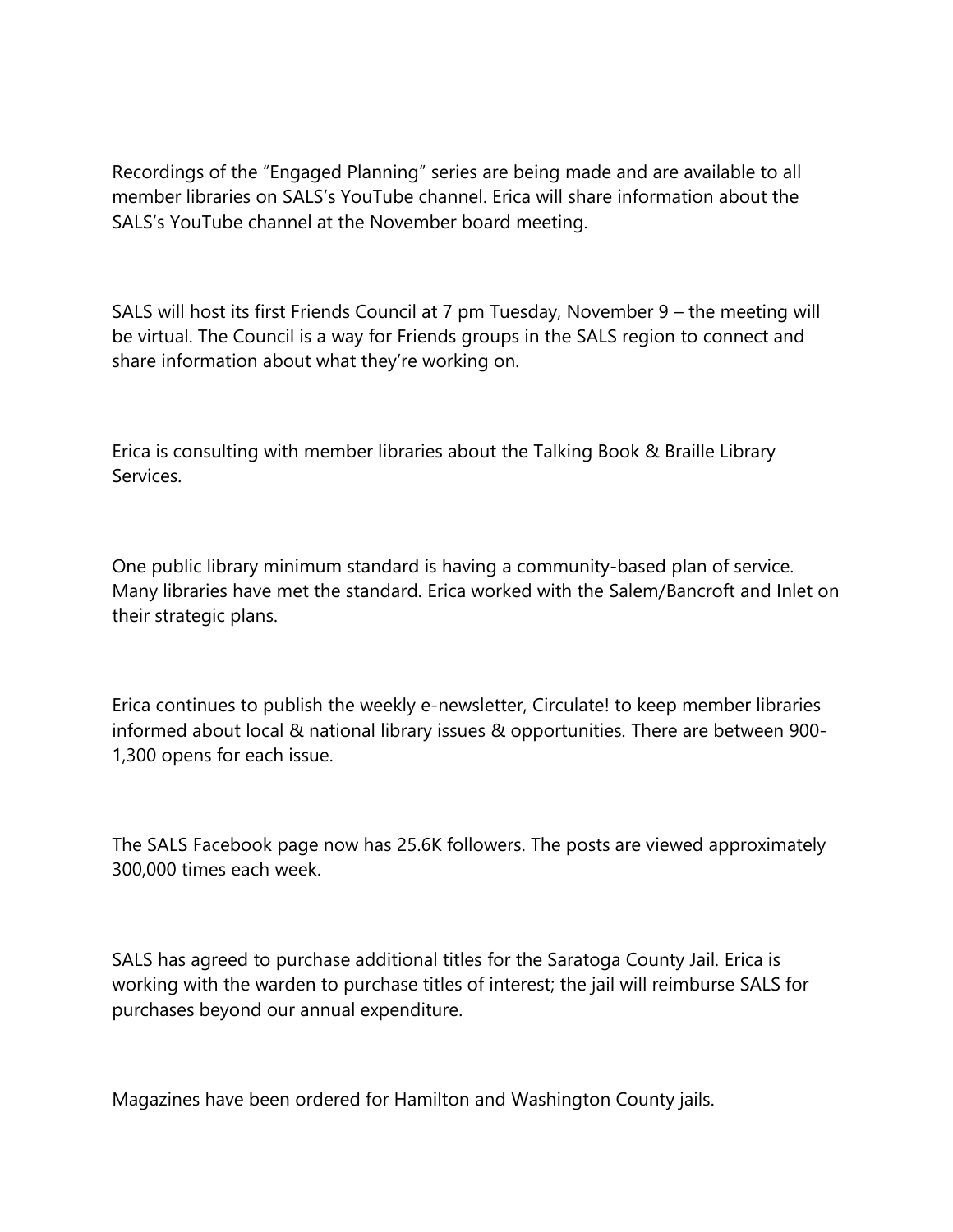For the first year in many, the Warren County jail has agreed to order books – the order has been placed with Ingram.

At this point, there is no librarian at the Washington Correctional Facility. Services to this facility have been suspended until a librarian is appointed.

# **Automation/JA**

Some Cassie PCs still need to be delivered from the first order. A few items have arrived from the end of the year order, but not much yet.

Jason Thomson and Michele Largeteau met with the trainers to discuss the next steps for implementing the change for registration branch in the eCard staff application and turning on patron self-registration. It was decided to do both at the same time. The trainers need to create documentation for both for library staff before we implement.

Michele spoke with Darren Valencia from CRC about the cyber security insurance applications. Michele and Sara met to answer questions. Once all questions are answered, the document will be sent to the insurance agents to get quotes.

Chris Mundell and Michele met with the Crandall Public Library staff and Joe McKee and Kosi Broderick from Groff Networks to answer questions about the network, the hosted applications and the role of JA in supporting the library. They will be doing internal vulnerability scans as well as continuing to evaluate the library's network. They have asked us for reports for computer support calls to JA from the last 2 years. Groff Networks may be a good resource for vulnerability and penetration testing for JA/SALS.

Chris, Dave MacFarland and Michele have been reviewing the 28 applications for Computer Support Specialist. They will be meeting this week to decide which applicants to interview.

Wiring was done on 10/22 by Adirondack Cabling in preparation for the new VoIP system. Chris, Dave and Michele had a kickoff meeting with FirstLight to discuss the implementation. FirstLight will be sending the phones, router and switch to SALS for installation. Chris will be writing an implementation plan and working with SALS staff for configuration, setup and training.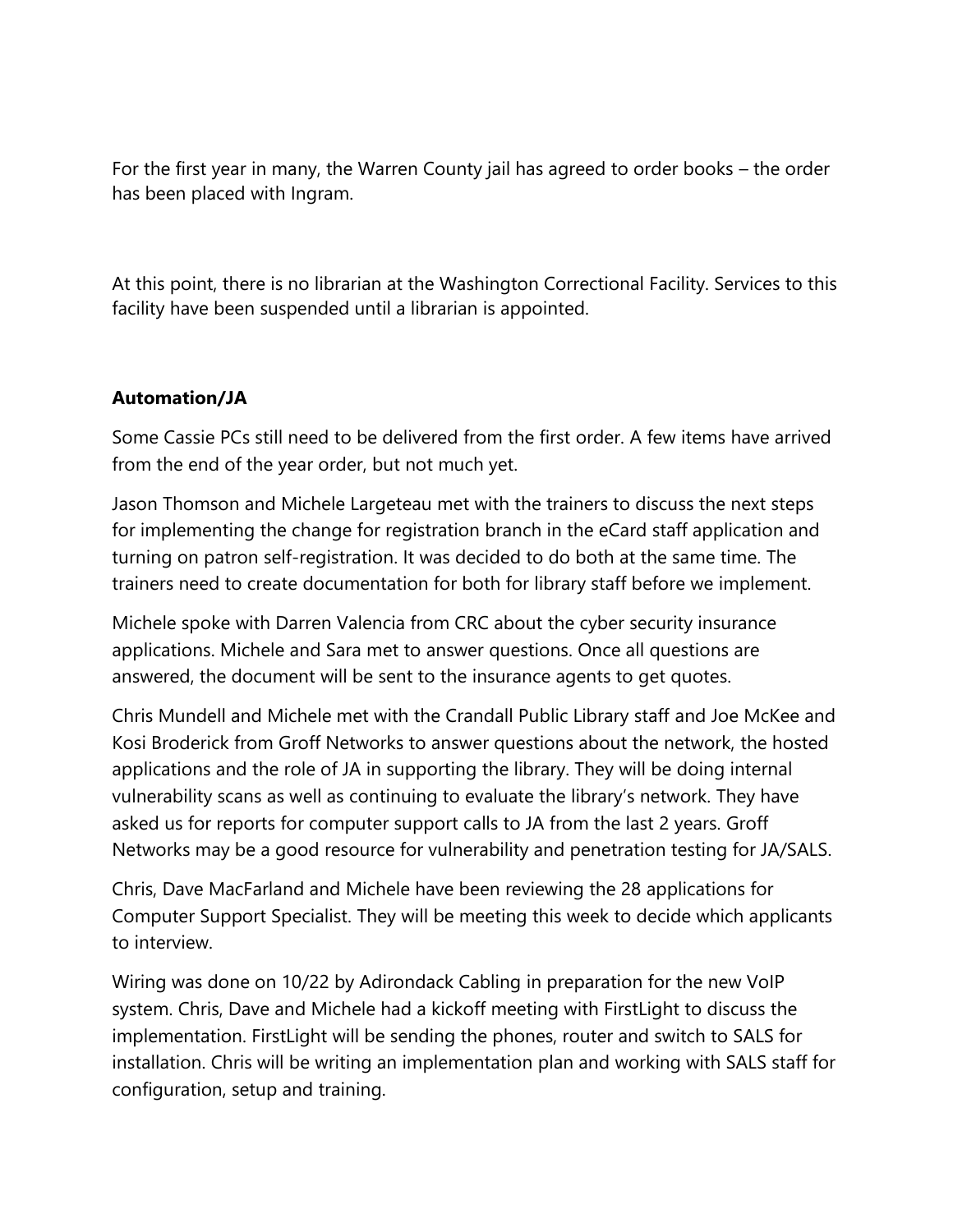Chris and Michele have started looking at vendors for phishing and security training options for member libraries using JA services.

Jason has modified Polaris permissions to give the trainers access to Systems Administration. He and Michele provided a demonstration and answered questions for them.

Changes were made to SysAid to free up an administrator license for the new JA staff person.

Chris has worked with Frontier to upgrade bandwidth at Lake Pleasant and Stony Creek. At both sites, Frontier has been unable to get the multiple static IPs working.

JA staff are having trouble purchasing replacement routers due to shortages. An updated model was ordered to test as a possible replacement if needed. Dave has started evaluating Windows 11. Polaris is still testing compatibility with Windows 11.

During COVID, the password expirations were extended because library staff could not change their passwords outside of the library. On Nov 1, expiration time for all users will be reset. Chris sent a message explaining this to users and recommending that users change their password before Nov 1 if they wanted to avoid it expiring that day.

The JA staff are updating the internal documentation on procedures when a library staff person leaves employment.

Dave is testing alternatives to HP ePrint for wireless printing with the Town of Ballston Community Library. HP ePrint is not supported with older printers and is sometimes not reliable. The new option would be available in addition to HP ePrint if a library wanted to dedicate a printer for patron wireless printing.

The SALS/MVLS Polaris IdeaLab entry for Patron Preferred Pronouns is working its way up the approval process. It is currently at the Product Review stage (where an III staff member assesses the idea).

The JA staff have been making site visits to the libraries.

There were 310 SysAid calls since September 30, 2021. The top Counts – User Accounts, Polaris, PCs. The calls that took the longest were Networks, PCs, User Accounts.

# **Cataloging and Technical Services**

Jill Ryder has been working with Arnoff and the member libraries to obtain replacement keys to all of the libraries whose keys were stolen last month. The delivery drivers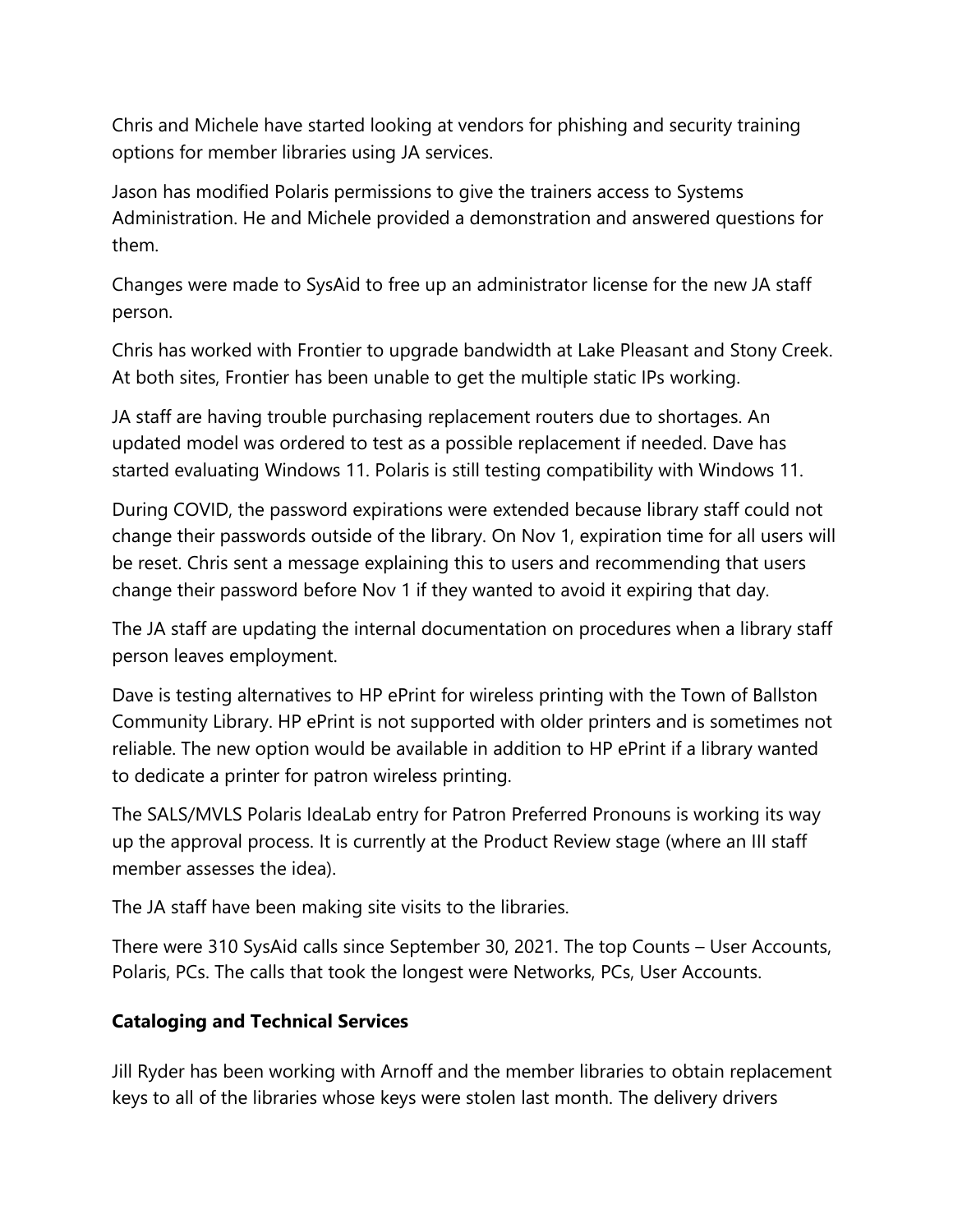currently have new or temporary keys to all of the libraries; Sharon Shyne was instrumental in organizing all the new keys. Arnoff will reimburse libraries for rekeying and lock replacement; Jill is forwarding the invoices to Arnoff.

For the interim, while SALS fills the Finance & Administrative Manager position, Jill has been producing Joint Automation purchase orders and ordering computer equipment for the libraries.

SALS catalogers (Jill Ryder and Sharon Shyne) modified a total of 3,025 bibliographic records in the catalog during October 2021. A total of 4,159 new bibliographic records and 14,040 new item records were added to the database during the same months. This work is done by cataloging and technical processing staff both at the System offices and the sixty-one member libraries.

### **Technology and Youth Services**

Ten Sites are being redesigned to include improved functionality and usability as well as updating these sites to meet the state's new minimum standards.

Jack Scott continues to go through each library website and checking that they include all the information required to meet the NYS Minimum Standards. He then assists the libraries in adding any missing materials.

He continues to audit member library websites for accessibility using standards designed by W3C Web Accessibility Initiative.

Jack is in contact with two web design companies regarding creating WordPress websites that meet WCAG 2.1 and Section 508 Guideline.

He continues to survey member libraries regarding their current library service levels and updating both our website and NYS monthly survey.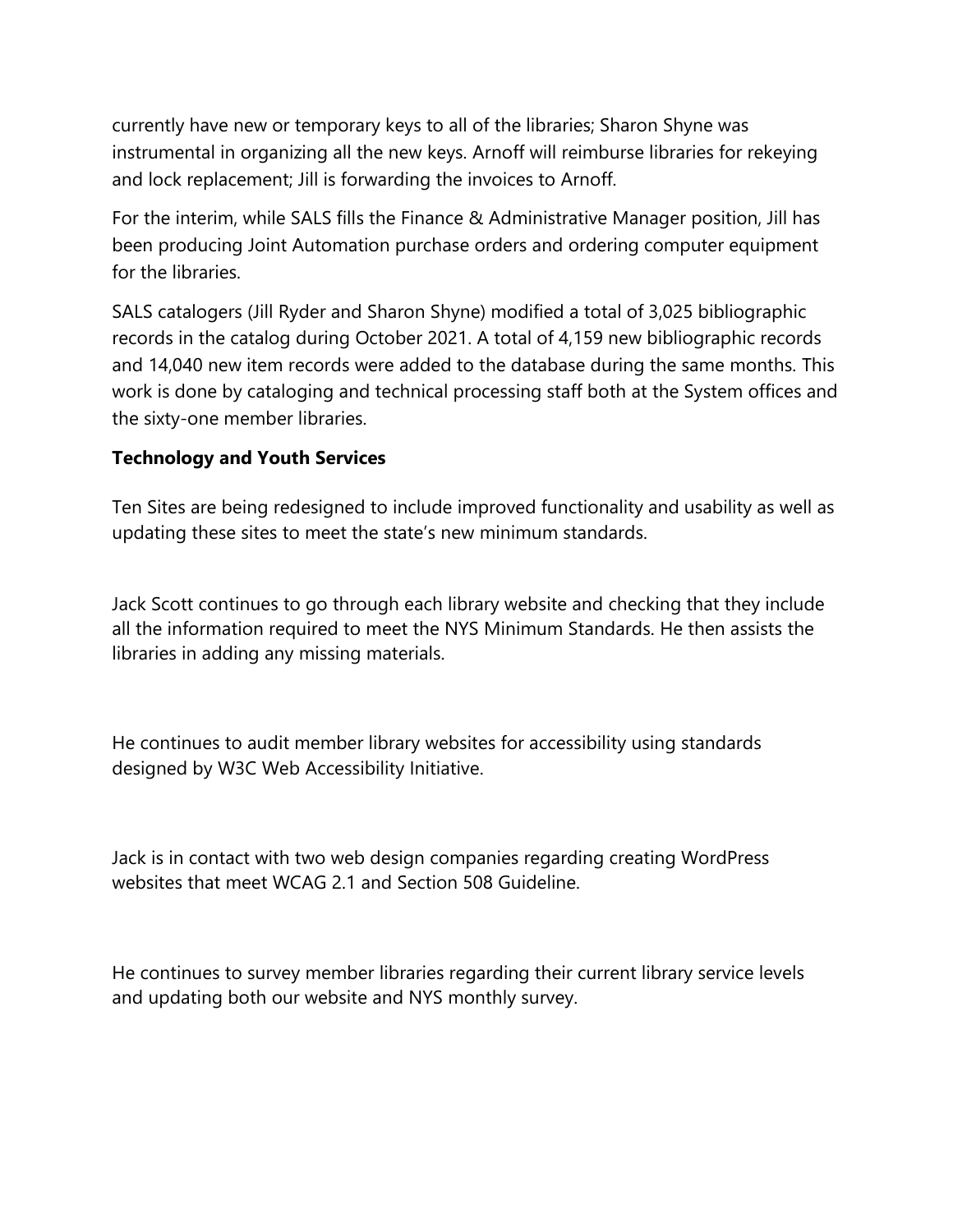There were 1.3K web visits to the SALS website during October. The most visited pages were the Jobs, Patron Links, and About Us.

On October 1st, the web certificate provider Let's Encrypt stopped supporting certain older operating systems and browsers. This shift was not exclusive to OverDrive: Let's Encrypt certificates are used to create secure connections on many websites and apps, so many other services were affected. (You can read more about the technical reasons behind the change [here.](https://urldefense.com/v3/__https:/letsencrypt.org/docs/certificate-compatibility/__;!!P1w4qL2BkQ!pYJLBh50fB12RJCj258dVMVFjdjdNDsXvEOvkkhxb9kf6dHF_oIXoj8cvzbcEs4O1yA$)) While it has increased security, one unfortunate result of this change is that Libby is no longer compatible with devices that use iOS 9 or earlier.

This has caused many patrons using older iPads and iPhones to no longer have access to eBooks. We explored some work-around but with no success. A few patrons were quite upset that overdrive is no longer working on their device, assuming that the library is responsible for the issue. Jack is working to provide information that libraries can give to patrons to let them know that Apple should be held accountable for no longer supporting their devices.

For October, there were 22k downloads, 4.7k Unique Users, and 6k Holds. The 2021 checkouts are now above 2020 levels.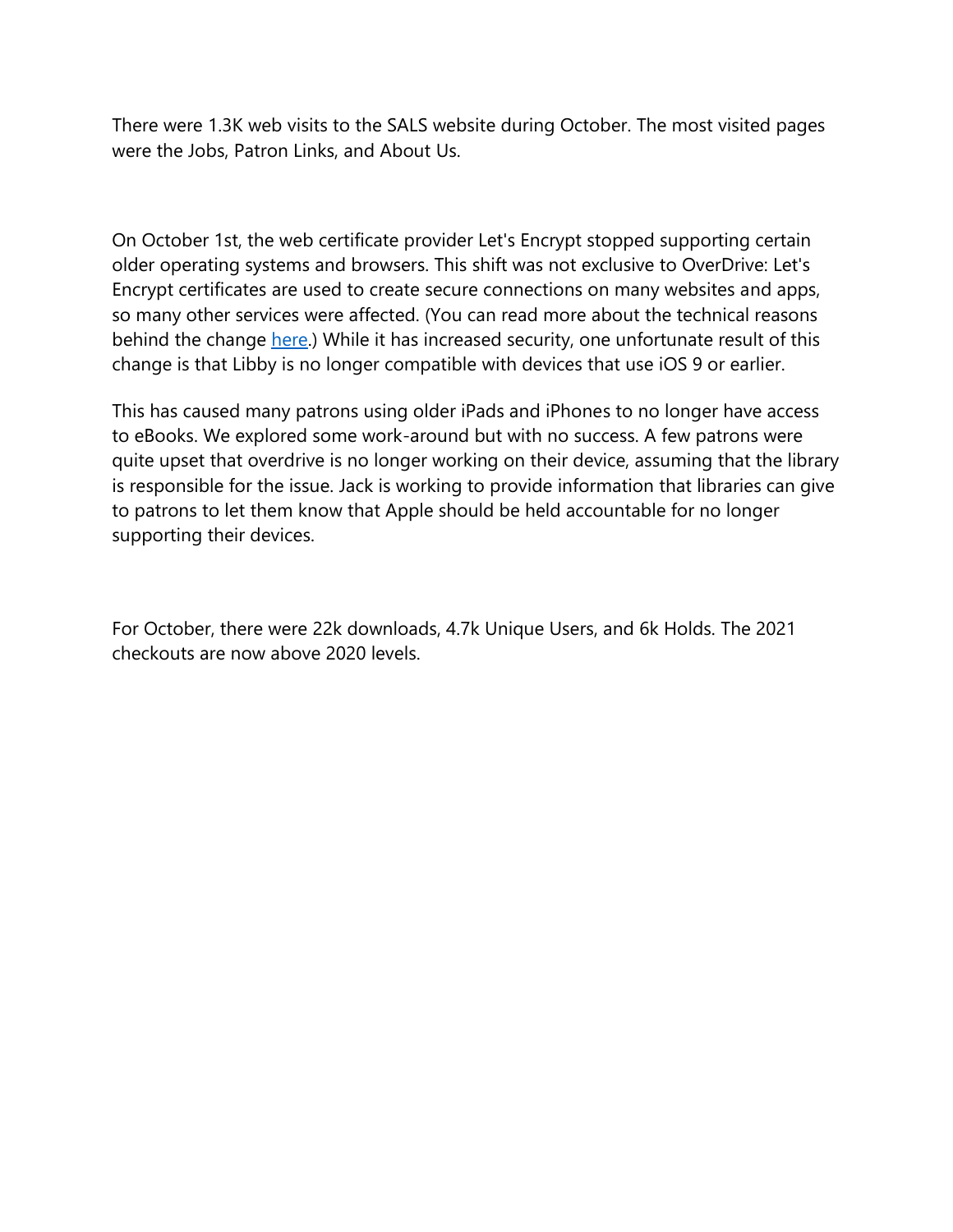

November's Tech After Lunch will focus on using Libby, the Overdrive app. The training will include setup, troubleshooting, advanced features, and where to go for support.

## **Meetings:**

| October 20, 2021 | Freedom to Read IF and Social Justice        |
|------------------|----------------------------------------------|
| October 21, 2021 | Division of Library Development monthly call |
| October 26, 2021 | <b>Orientation with Sue Beck</b>             |
| October 27, 2021 | <b>Bolton Board meeting</b>                  |
| October 27, 2021 | Interviews                                   |
| November 1, 2021 | ALA Committee on Legislation retreat         |
| November 3, 2021 | Freedom to Read IF and Social Justice        |
| November 4, 2021 | Freedom to Read Nominating Committee         |
| November 8, 2021 | Freedom to Read Executive Committee          |
| November 9, 2021 | Freedom to Read Membership                   |
|                  |                                              |